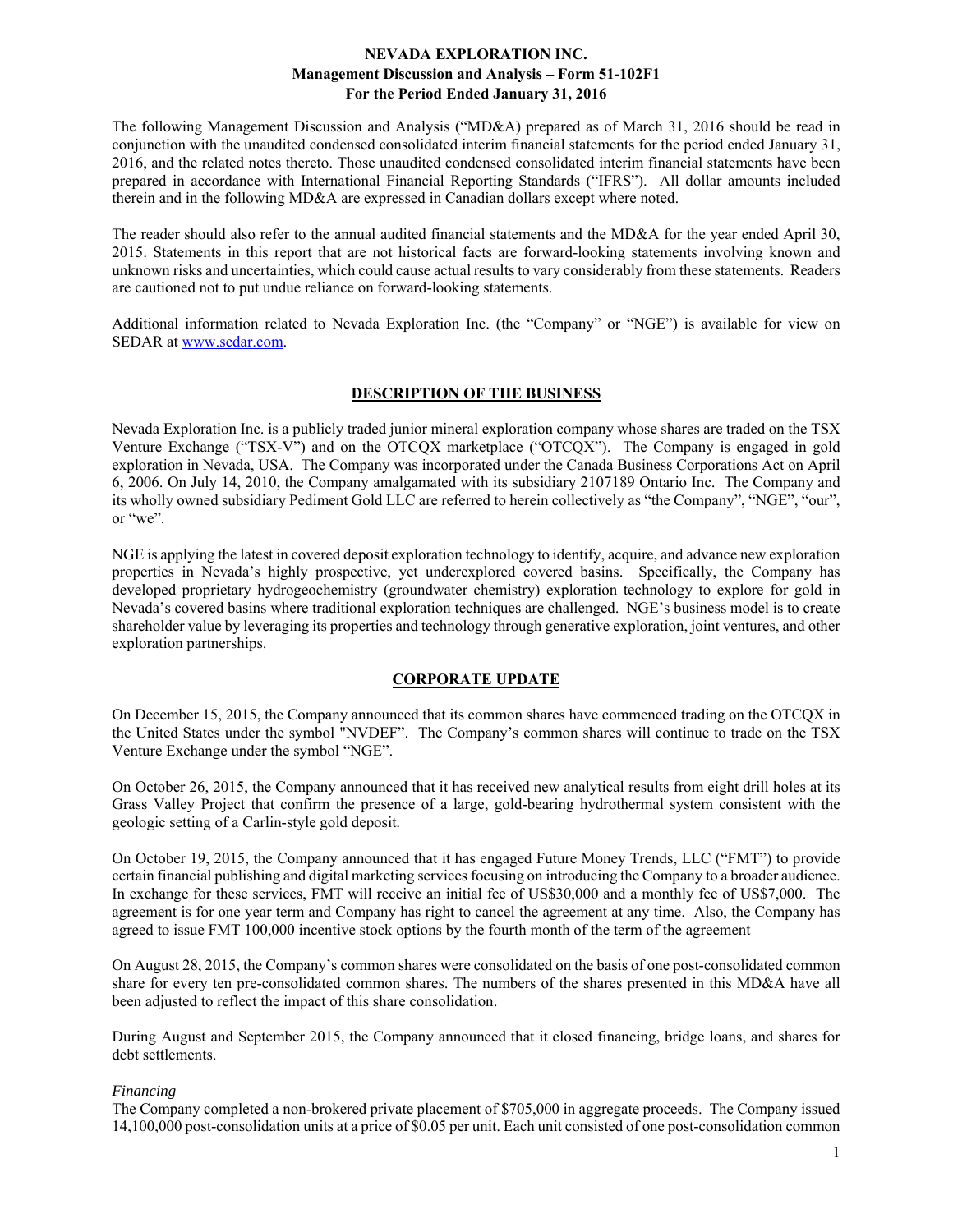share and one non-transferable post-consolidation common share purchase warrant, with each full warrant entitling the holder to purchase one post-consolidation common share for a period of three years at an exercise price of \$0.10.

### *Bridge loan*

The Company entered into loan agreements with shareholders to provide an aggregate of \$46,958 in the form of noninterest bearing unsecured demand loans to provide bridge financing to the Company as the Company completed the financing and share consolidation. The Company issued 939,150 units, on the same terms as the units in the financing, to settle the amounts due under the Bridge loan.

#### *Shares for debt settlement*

The Company's management team has agreed to settle the outstanding amounts owing for accrued salaries with a combination of shares and cash. The Company's management team has settled accrued salaries by accepting 2,500,000 post-consolidation common shares at a price of \$0.05, for a total of \$125,000, plus \$50,000 in cash, and by agreeing to forgive \$71,363 in accrued salaries.

### **LAND ACQUISITION AND MAINTENANCE**

On an ongoing basis, the Company evaluates the holding costs and results to date at each of its properties to ensure that the Company focuses its resources on land with the highest exploration potential.

As of January 31, 2016, NGE directly holds 271 unpatented mining claims and other mineral interests in the following properties through its wholly owned US subsidiary Pediment Gold LLC:

| Project                   | <b>NGE Claims</b> |               | OTHER*        | <b>Total</b> |
|---------------------------|-------------------|---------------|---------------|--------------|
|                           | <b>Claims</b>     | Area $(km^2)$ | Area $(km^2)$ | Area $(km2)$ |
| Grass Valley (GV)         | 192               | 15.5          |               | 15.5         |
| South Grass Valley (SGVA) | 32                | 2.6           |               | 2.6          |
| Kelly Creek (KC)          |                   |               | 16.6          | 16.6         |
| Hot Pot (HP)              | 3                 |               | 8.8           | 8.8          |
| Awakening (AW)            | 47                | 3.8           |               | 3.8          |
| <b>TOTAL</b>              | 271               | 21.9          | 25.4          | 47.3         |

\*Leased private lands and interest in claims on BLM land held by third parties.

### **EXPLORATION RISK MANAGEMENT STRATEGY**

NGE manages exploration risk by focusing exploration resources in specific, planned stages on each property. If the results from one stage are positive, then NGE allocates funds to the next stage. If at any stage, results are negative, NGE drops the property from further consideration. NGE's staged exploration strategy assures that properties showing positive results move aggressively through the exploration pipeline.

NGE's exploration stages include:

- Regional reconnaissance using the most recent understanding of gold deposit formation and our collective exploration experience to project range-front geology into adjacent, shallowly covered areas.
- − Hydrogeochemistry: NGE then uses its proprietary hydroprobe sampling technology to collect regularized hydrogeochemistry samples across areas already shown to be prospective based on samples collected from existing springs and wells. NGE uses the data to develop a computerized hydrogeochemistry model of each target.
- − Acquisition: NGE acquires the mineral rights covering prospective targets showing large areas of highly anomalous hydrogeochemistry. If a target of exploration interest is on BLM land that is open to location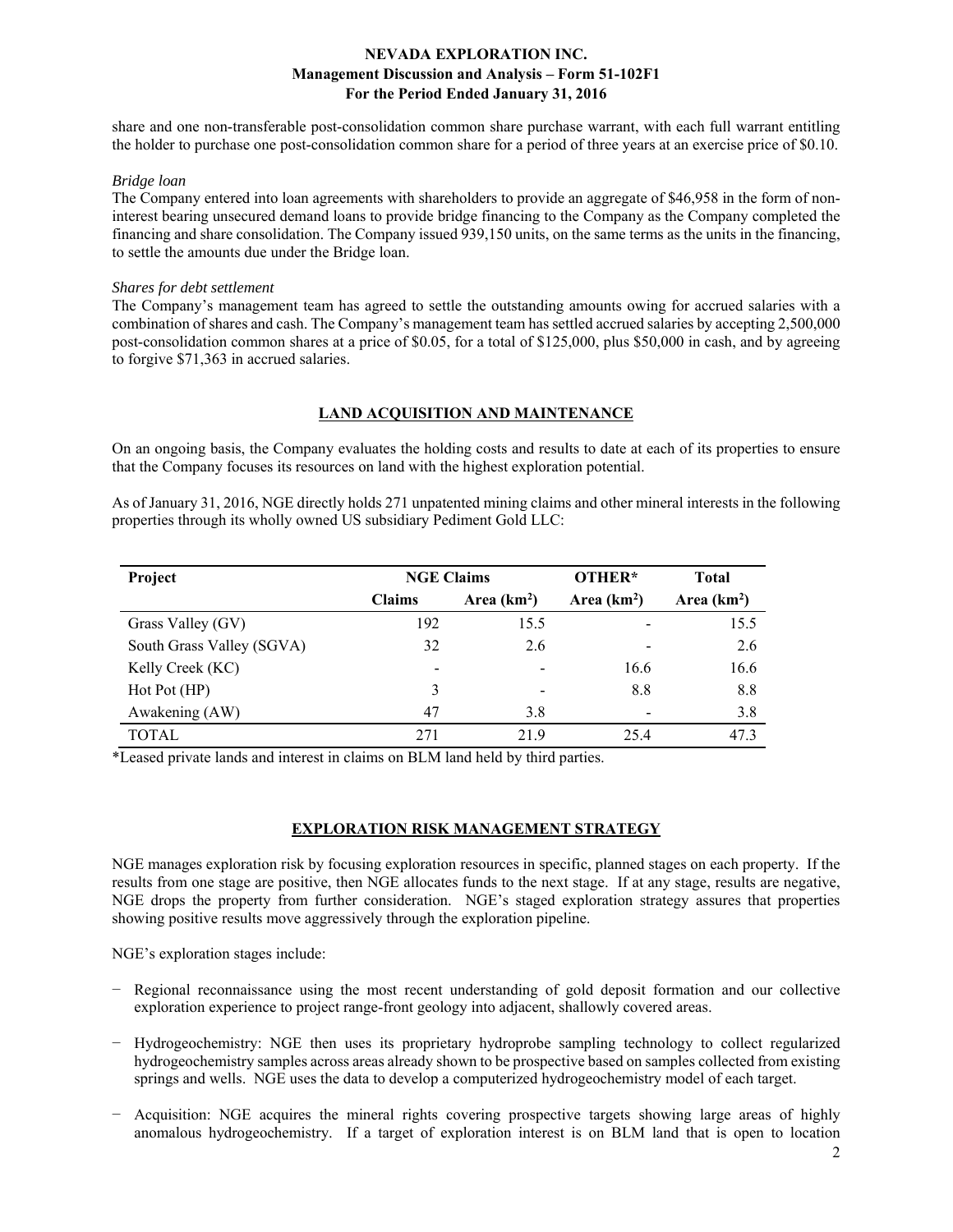(available), NGE locates mineral claims. If a target lies on private land, NGE completes a title review to determine mineral title ownership, and then endeavours to negotiate an agreement with the owner.

- − Surface Geochemistry: NGE completes detailed soil, vegetation, and/or soil gas sampling across areas demonstrating prospective hydrogeochemistry to detect the possible vertical migration of gold and trace-elements from the underlying bedrock into the soils above. The use of surface geochemistry allows NGE to confirm the presences of anomalous levels of gold and other trace elements in a secondary medium in addition to in the groundwater.
- − Gravity Geophysics: NGE uses detailed gravity geophysics to provide valuable information about the depth to bedrock across a property. Gravity data can suggest areas of strong changes in the relief or composition of the underlying bedrock, which can be indicative of underlying fault zones and alteration that often control the location of gold mineralization.
- − Air Magnetics: NGE uses detailed air magnetic geophysics to provide information on the locations and types of rocks, fault zones, and hydrothermal alteration that generally accompany large gold deposits.
- − Seismic Geophysics: NGE uses seismic geophysics, where appropriate, to identify deep-seated, steeply-dipping fault zones that can be projected into the near surface environment. Major, high-angle structures are important since they provide a potential conduit or 'plumbing' system for potential gold-bearing, hydrothermal fluids to access near-surface areas and deposit gold.

Drilling: where properties successfully pass through the above exploration stages, NGE uses drilling to test for: (1) shallow bedrock (< 1,000ft beneath the surface); (2) structures or faults in bedrock that may source potential mineralization; (3) bedrock that has been altered by hydrothermal fluids; (4) anomalous concentrations of gold and associated trace-elements in bedrock; and (5) sufficiently sized target to reasonably contain an economic resource. NGE evaluates drilling results based on these criteria to determine whether or not to continue to maintain each property and commit further exploration expenditures towards them.

# **MINERAL EXPLORATION PROPERTIES**

### *Grass Valley (GV)*

The Grass Valley Project is located 90 km (55 miles) southwest of Carlin in Lander County, Nevada, along the western side of Grass Valley, approximately 16 kilometres (10 mi) south of Barrick Gold Corp.'s Cortez Pipeline property, one of the world's largest and lowest cost gold mines. The Company has a 100% interest in 192 claims (15.5 km<sup>2</sup>) at Grass Valley.

The Grass Valley project was identified and acquired in 2012 as a result of a hydrogeochemistry sampling program completed as part of a generative Exploration Agreement with McEwen Mining Inc. For the first two years of the project McEwen Mining Inc. controlled the project and advanced it by: collecting rock, soil, and vegetation geochemistry samples; mapping the exposed range front geology in the context of the regionally important structural controls; completing a detailed gravity geophysics survey; acquiring and reprocessing historic seismic geophysical data; and drilling one stratigraphic test drill hole.

The combined exploration dataset has confirmed that this Project represents a compelling new gold exploration target with significant upside in a region of Nevada known for large, world class gold deposits.

In 2014, McEwen Mining Inc. elected to withdraw from the Exploration Agreement, and NGE now holds a 100% interest in the Project.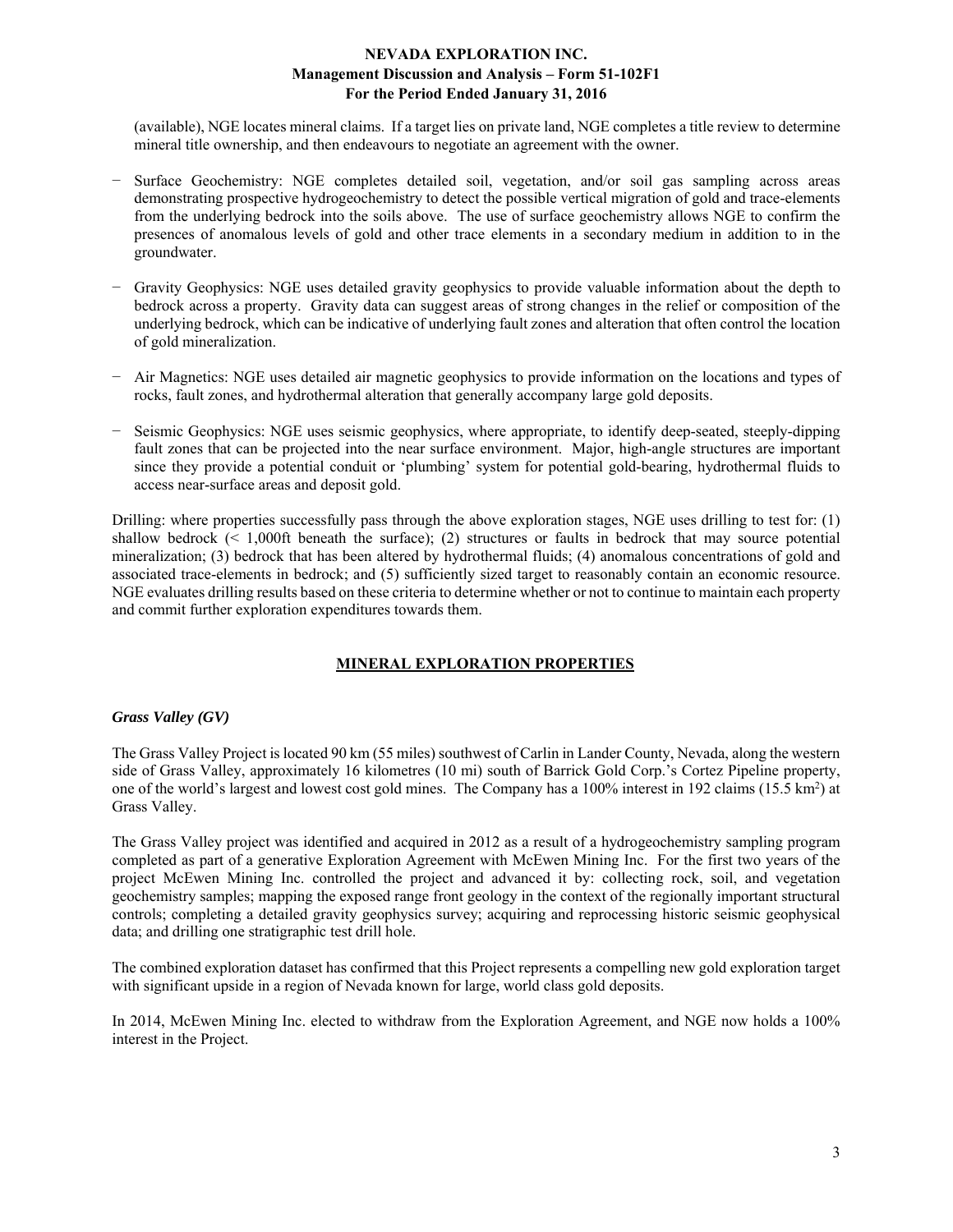### *South Grass Valley (SGV)*

The South Grass Valley Project is located in Lander County, north-central Nevada, approximately 50 kilometres (32 miles) south southwest of Barrick Gold Corp.'s Cortez Pipeline property. The Company has a 100% interest in 32 claims (2.6 km<sup>2</sup>) at South Grass Valley.

### *Kelly Creek (KC)*

The Kelly Creek Project is located in Humboldt County, Nevada, approximately 40km north-northwest of Battle Mountain, Nevada. The Kelly Creek Project consists of 209 unpatented mining claims leased by the Company from Genesis Gold Corporation (the "Genesis Claims") through a Mining Lease and Option to Purchase Agreement (the "Genesis Agreement"), covering approximately 16.6 km<sup>2</sup>.

Under the Genesis Agreement, the Company is the Operator and has the option to purchase 100% of the Genesis claims for USD\$1,500,000, subject to a 1.5% Net Smelter Return Royalty ("Royalty"), and the following advance royalty payments:

| $1st$ anniversary (October 1, 2010)             | S | $5,000$ USD (paid) |        |
|-------------------------------------------------|---|--------------------|--------|
| $2nd$ anniversary (October 1, 2011)             |   | 10,000 USD         | (paid) |
| $3rd$ anniversary (October 1, 2012)             |   | 10,000 USD         | (paid) |
| $4th$ anniversary (October 1, 2013)             |   | 10,000 USD         | (paid) |
| 5 <sup>th</sup> and each subsequent anniversary |   | 10,000 USD         |        |

For the annual payment due October 1, 2014, the Company agreed to deliver and Genesis Gold Corporation agreed to accept 80,000 Common shares of the Company and \$10,000 USD to satisfy the October 1, 2014 payment.

On August 25, 2015, the Company and Genesis Gold Corporation agreed to amend the terms of the Genesis Agreement to reduce the annual payments due on October 1, 2015; October 1, 2016; and October 1, 2017, from \$50,000 USD to \$10,000USD, subject to each party's rights under the Genesis Agreement.

The Kelly Creek project area is located in the prolific Kelly Creek Basin, between multi-million ounce gold deposits on the north (Twin Creeks, Getchell, Turquoise Ridge and Pinson) and south (Lone Tree, Marigold, Converse, Trenton Canyon and Copper Canyon). With the addition of Genesis's Hot Pot claims, NGE is now one of the largest property holders in the Kelly Creek Basin, along with Newmont Mining Corporation, which controls the majority of the alternating sections. However, despite its close proximity to world class gold deposits, the Kelly Creek project area has seen very limited historic exploration activity because the Basin's bedrock is largely covered by syn- to postmineral volcanic units and post-mineral alluvium.

During 2007 and 2008, NGE completed a large scale reconnaissance hydrogeochemistry sampling program across the Kelly Creek Basin and successfully delineated a significant area of anomalous hydrogeochemistry similar to that surrounding the adjacent gold mines. A detailed gravity geophysical survey was completed in 2010 with positive results confirming the presence of shallow bedrock over the large area.

Kelly Creek sits adjacent to NGE's Hot Pot Project and has benefited from the updated and improved understanding of the district geologic controls provided by the Enexco drilling at Hot Pot (see Hot Pot discussion below). Combined with the hydrogeochemistry and gravity geophysics that NGE has collected, and the favorable regional, district and property scale lithology, structure and alteration, NGE believes that it has narrowed the area of exploration focus at Kelly Creek and confirmed the strong potential for covered gold mineralization. NGE expects the next phases of work at Kelly Creek to include detailed air magnetic geophysics, additional groundwater sampling, and seismic geophysics.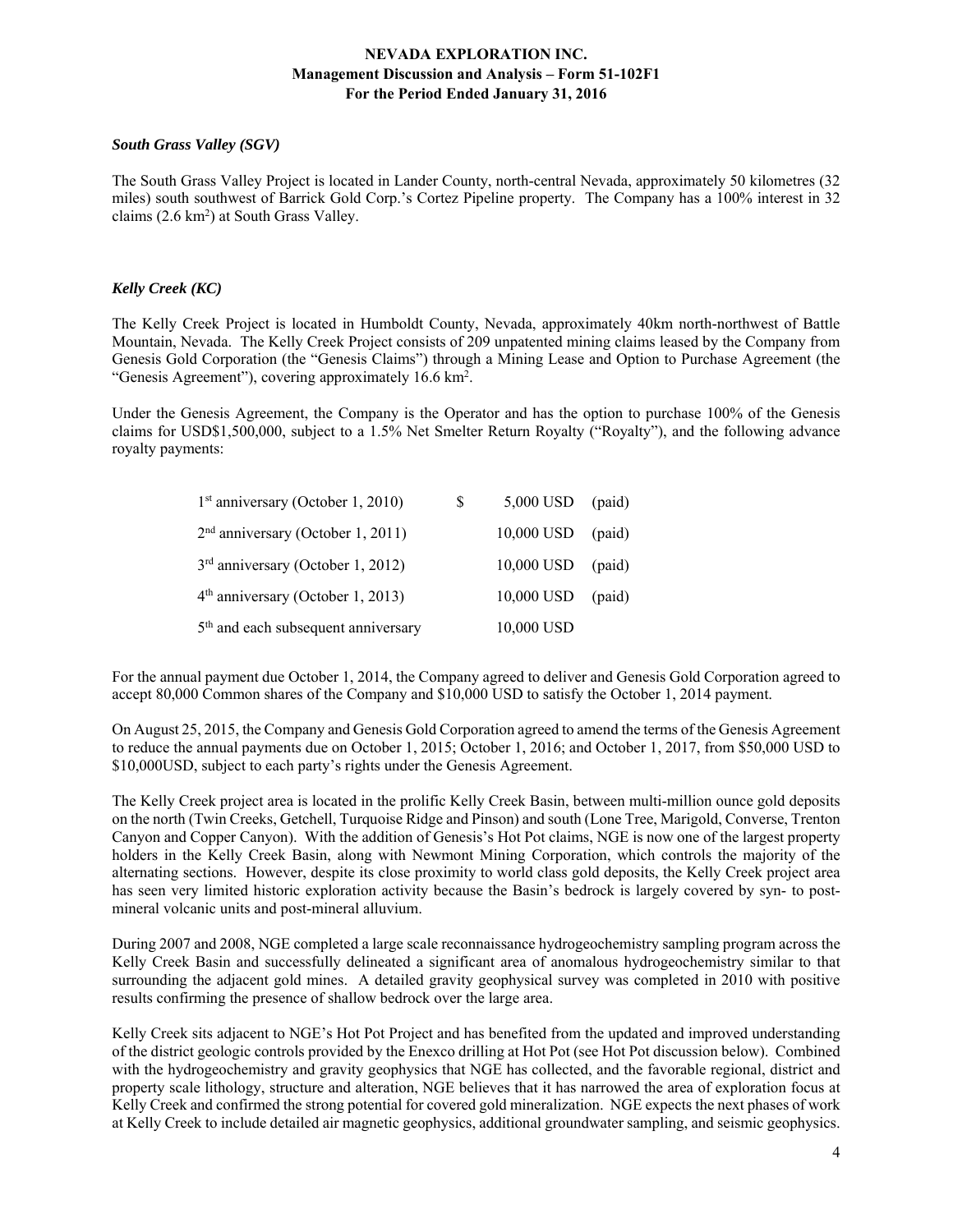## *Hot Pot (HP)*

In 2004, NGE's regional reconnaissance hydrogeochemistry program identified a prospective exploration target near Hot Pot in Humboldt County, Nevada, approximately 30km northwest of Battle Mountain, Nevada. Regional gravity data suggested that the Hot Pot area is underlain by a bedrock high covered by a thin layer of sand & gravel.

On September 16, 2005, the Company entered into a 10 year Mining Lease Agreement on 8.8km<sup>2</sup> at Hot Pot Project, subject to a 3% NSR to the land owner and a 1.25% NSR to Royal Gold, Inc.

In 2005, nine RC drill holes were completed at Hot Pot to depths ranging from 92m (300ft) to 190m (620ft) for a total of 1,195m (3,900ft). The widely-spaced, shallow holes confirmed bedrock to range in depth from 33m (110ft) to 112m (370ft). The bedrock was hydrothermally altered and contained anomalous gold and trace elements similar to that associated with the Lone Tree gold mine. The drilling also confirmed and enlarged the area of anomalous hydrogeochemistry.

In 2007, NGE used its hydroprobe equipment to complete a detailed hydrogeochemistry survey at Hot Pot on a 400m (1/4 mi) grid. The resulting dataset showed highly anomalous gold and trace elements chemistry and further expanded the area of exploration interest. Additionally, in 2007, NGE completed two seismic geophysical lines, which identified several deep, north-trending, steeply-dipping fault zones. In 2008, NGE completed a detailed gravity geophysical survey, which successfully mapped the relative depth to the underlying bedrock by measuring the density contrast between 200m sampling points. The gravity survey delineated sharp changes in the slope of the bedrock that coincided with the fault zones identified by seismic geophysics.

In 2008, NGE completed 10 vertical, RC drill holes to test small segments of the steeply-dipping fault zones identified by the 2007 seismic and gravity geophysics. Three vertical holes were spaced 100m (330ft) apart on each of three lines. The holes ranged in depth from 50m (165ft) to 175m (575ft) for a total of 1,085m (3,565ft). The shallow drill holes encountered hydrothermally altered bedrock containing anomalous gold and trace elements. Deeper, angle drill holes designed to cross cut the areas where the steeply-dipping fault zones had been projected were planned, but the drilling contractor was unable to complete the program.

Also in 2008, an energy company, with business interests separate from NGE, started a deep test drill hole on the Hot Pot property. In exchange for NGE's seismic data, NGE was granted access to drill cuttings from the 1,372m (4,500ft) drill hole. Significantly, the deep drill hole encountered hydrothermally-altered, Paleozic Rocks underlying the Hot Pot Project. Hydrothermal alteration includes carbon re-mobilization, local bleaching, clay, de-calcification and secondary pyrite.

Although potentially economic quantities of gold mineralization have not yet been encountered at Hot Pot, drilling to date has been wide-spaced and could have easily missed the type of high-angle fault zones that control significant known gold mineralization elsewhere in the region. The widely-distributed, highly anomalous gold in groundwater together with the large area of hydrothermally-altered and geochemically anomalous bedrock strongly suggests that higher values for gold in bedrock than have been discovered to date may still be located nearby. The next step is more closely-spaced, shallow, vertical drill holes and/or deeper, angle holes targeted to intersect steeply-dipping, potentially ore-bearing fault zones and favourable bedrock units.

On September 16, 2009, the Company entered into an Exploration Agreement with International Enexco Ltd. ("Enexco") whereby Enexco can earn a 51% interest in the Hot Pot Property by drilling 6,000 meters (19,600ft) over three years, with the option to earn an additional 19%, for 70% total, by drilling another 3,000 meters (9,800ft) during the fourth year. On July 2, 2009, NGE announced that Enexco had begun drilling at Hot Pot.

In 2009 and early 2010, Enexco completed an 11 hole, 3,462 metre (11,360 ft) core drilling program at Hot Pot to collect stratigraphic information and test for mineralized structures beneath the alluvial cover. Enexco's drilling successfully encountered weak, but widespread anomalous gold values in all 11 holes. Importantly, the results showed that the anomalous gold values at Hot Pot are associated with increased copper values, an association that is related to ore-grade gold mineralization within the Marigold mine complex 9 km (6 miles) to the south-southwest. In addition,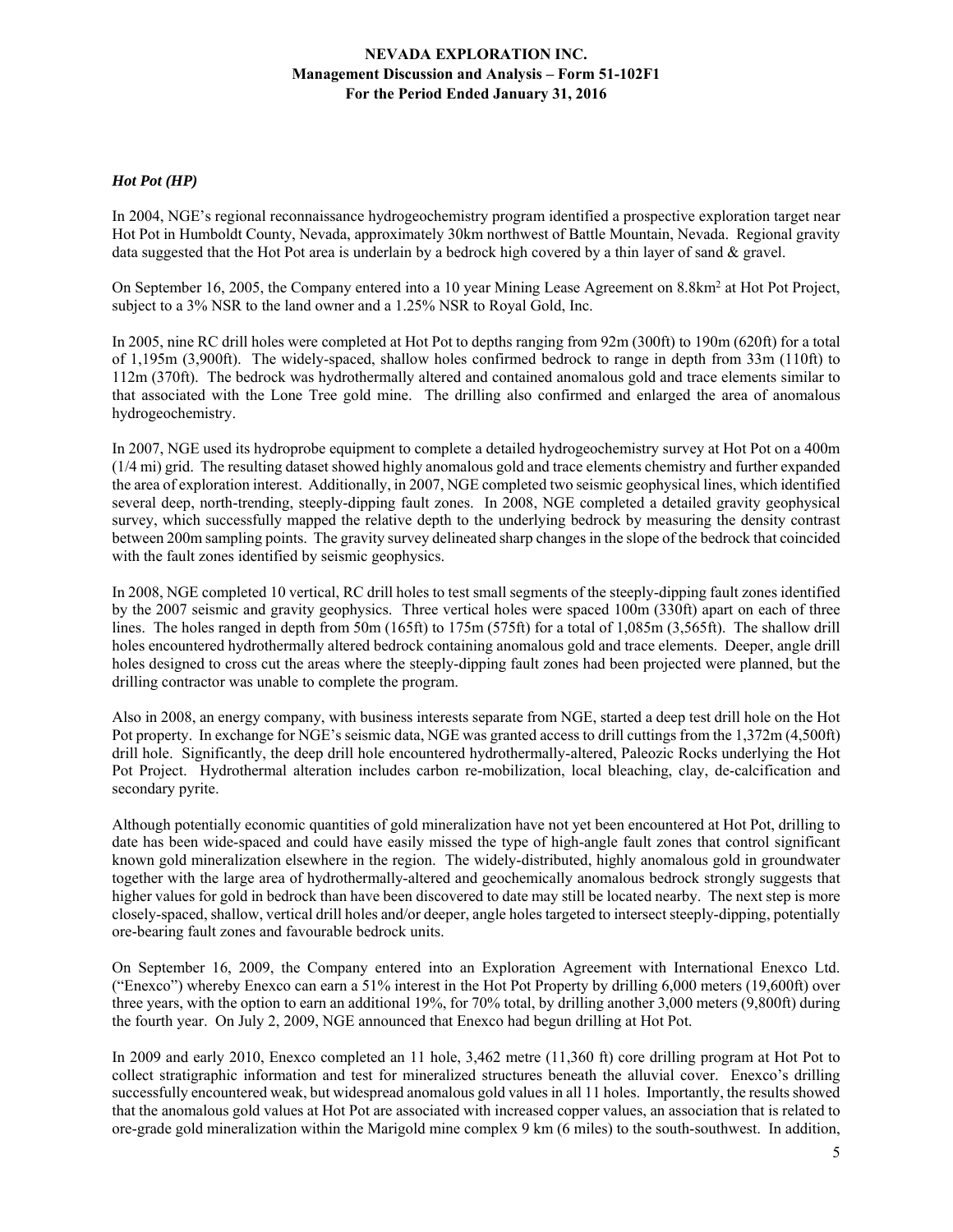the results included anomalous silver concentrations, including one 4.57 metre (15 ft) interval averaging 15.5 gpt silver, as well as several other trace element distribution patterns indicative of a large hydrothermal system. Enexco engaged Doug McGibbon, an economic geologist with over 25 years of exploration experience in the Battle Mountain area and responsible for major discoveries at the Marigold and Pinson mines, to review the drilling results and the exploration data, and to put the Hot Pot property into regional context (taken from January 25, 2010, Enexco news release):

"Mr. McGibbon's study has confirmed that the hydrothermally altered and mineralized lithologies at Hot Pot are similar if not stratigraphically equivalent to those hosting orebodies at the Marigold mine. Although gold values only ranged up to 66 parts per billion, the mineralized zones encountered were up to 149 metres in length beneath overburden cover that was between 40 to 152 metres in all but two of the holes, with the spacing between holes still leaving sufficient room to host a significant gold deposit. Drilling also identified zones of oxidation to depths of 300 metres, significant intervals of brecciated material indicative of several major fault zones and an apparent horst block with similarities to the geologic setting at the Lone Tree mine. Structural analysis is currently under way, and additional geochemical and geophysical work are being considered to focus further drilling."

On August 16, 2011, NGE reported that Enexco withdrew from the Exploration Agreement at Hot Pot, and that as a result, Enexco retained no interest in the project. NGE has updated the exploration model for the project based on Enexco's drilling, and NGE believes that the combined dataset confirms that the project represents a compelling exploration target in an important part of Nevada.

## *Awakening (AW)*

The Awakening Project is located in Humboldt County, Nevada, approximately 50km north-northwest of Winnemucca, Nevada, and directly north of the Sleeper Gold Mine. The Company has a 100% interest in 47 claims (3.8 km2 ) at Awakening. The Awakening Project is largely covered by syn- to post-mineral volcanic units and postmineral alluvium and as a result, has seen little historic exploration activity. Projections of favourable lithology, structure, and alteration at regional, district and property scales suggest that potentially important gold-silver mineralization may be located within economic depths beneath the cover at Awakening.

In 2007 and 2008, NGE completed a detailed hydrogeochemistry program at Awakening. The groundwater samples contained high levels of gold and other trace elements in concentrations similar to those found at the adjacent Sleeper mine. During April and June, 2008, the Company's field crews completed soil sampling programs across the property and successfully confirmed the presence of anomalous gold and gold-related trace elements.

Also in 2008, NGE acquired approximately 85km<sup>2</sup> (33mi<sup>2</sup>) of high quality gravity geophysics data and approximately  $173 \text{ km}^2$  (67 m<sup>2</sup>) of air magnetic data. The gravity geophysical survey was collected to delineate depth to metasedimentary and granitic bedrock, potential thickness of preserved rhyolitic volcanic rocks, and the location and orientation of prominent lithologic offsets that might be indicative of major fault zones. The detailed air magnetic survey was completed to be used in conjunction with the gravity data to define magnetically anomalous volcanic lithologies and zones of hydrothermal and/or structural magnetite destruction that might be indicative of major fault zones and possible hydrothermal alteration.

The results of the geochemistry and geophysical programs combined to improve NGE's exploration model and demonstrated that Awakening is a compelling target. In 2008, NGE commenced a Phase I RC drilling program at the Awakening property but drilling was suspended due to drilling difficulties.

On June 4, 2010, Northgate Minerals Corp. ("Northgate") (TSX: NGX, NYSE Amex: NXG) and NGE announced the completion and execution of an Exploration and Option to Enter Joint Venture Agreement ("Agreement") on NGE's Awakening Gold Project ("Property"), in Humboldt County, Nevada. The Agreement granted Northgate the option to earn an initial 51% interest in the Property by spending USD\$4,100,000 in exploration and making additional cash payments totaling USD\$436,000 over five years. If Northgate completed the initial 51% earn-in, it had the option to earn an additional 14%, for a total of 65%, by completing a feasibility report on the Property.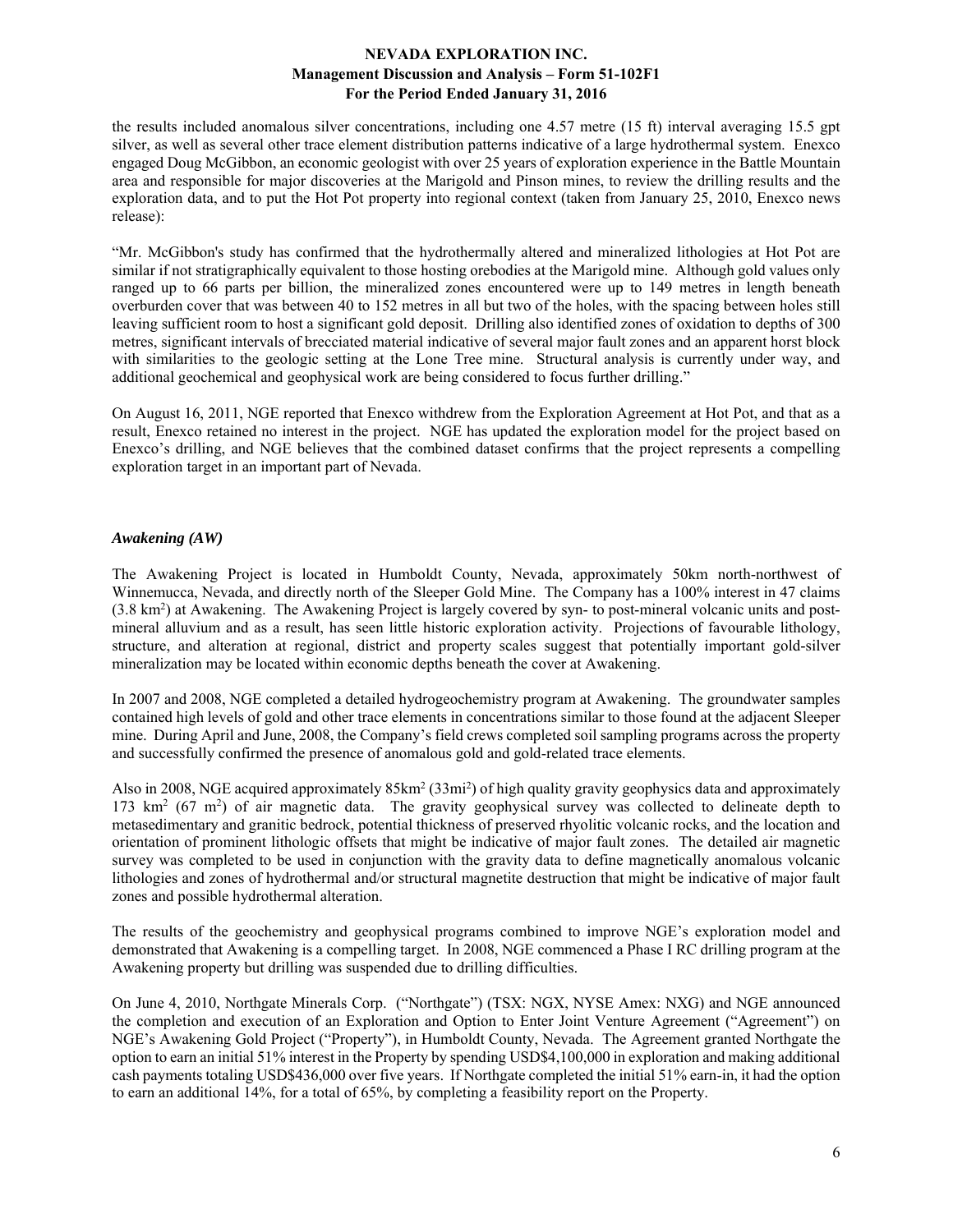During 2011, Northgate completed a seven hole core drilling program totalling 2,194 metres (7,198 feet). In January, 2011, Northgate was acquired by AuRico Gold Inc. ("AuRico"). AuRico indicated to NGE that Northgate's drilling results at Awakening were not encouraging enough to warrant AuRico's continuation of the Agreement, and during the year ended April 30, 2012, AuRico elected to terminate the Agreement. AuRico retains no interest in the project.

On July 1, 2008, the Company entered into a Mining Lease agreement with DIR Exploration Inc. on 15 claims (1.2km2 ) contained within NGE's larger claim block known as the Shine Claims. In early 2011, NGE completed a 10 hole, 1,573 metre (5,160 feet), Phase I drilling program on the Shine Claims. Based on the results of the drilling at the Shine Claims in the context of the other data collected elsewhere at the Awakening Project, the Company decided to focus its exploration on areas within the claims controlled directly by NGE; and accordingly, NGE terminated the Mining Lease on the Shine Claims during the year ended April 30, 2013.

NGE's management believes that the results of NGE's integrated exploration program at Awakening have delineated a focused pediment target along a structural zone extending north from Paramount Gold & Silver Corp.'s Sleeper Gold Project.

### **Summary of expenditures by property:**

Resource properties expenditures for the nine-months ended January 31,

|                           | 2016          |          | 2015    |
|---------------------------|---------------|----------|---------|
| <b>Grass Valley</b>       | 59,323        |          | 24,288  |
| <b>South Grass Valley</b> | 6,972         |          | 33,824  |
| <b>Kelly Creek</b>        | 107,005       |          | 46,211  |
| <b>Hot Pot</b>            | 26,309        |          | 5,812   |
| Awakening                 | 52,545        |          | 14,373  |
|                           | \$<br>252,154 | <b>S</b> | 124,508 |

## **RESULTS OF OPERATIONS**

### *During the three-month period ended January 31, 2016:*

### Revenue

The Company generated \$nil (2015 - \$nil) revenues from project management and consulting activities. The Company continues to expand its resources searching for and advancing properties that may contain economic resources that would allow the Company to option or sell its interests, or to set up profitable mining operations.

### Operating Expenses

During the three-month period ended January 31, 2016, NGE's net losses were \$498,859 compared to net income of \$3,702 for the three-month period ended January 31, 2015. The increase in net losses was primarily due to increases in investor relations expenses and share-based payments, write-off of database, and to the effect of gains on salary settlements recognized in the three-month period ended January 31, 2015.

Professional and consulting fees during the three-month period ended January 31, 2016 were \$82,405, compared to \$45,670 during the three-month period ended January 31, 2016. These costs increased due to increases in transfer agent fees, filing fees and legal fees associated with the company's OTCQX listing application.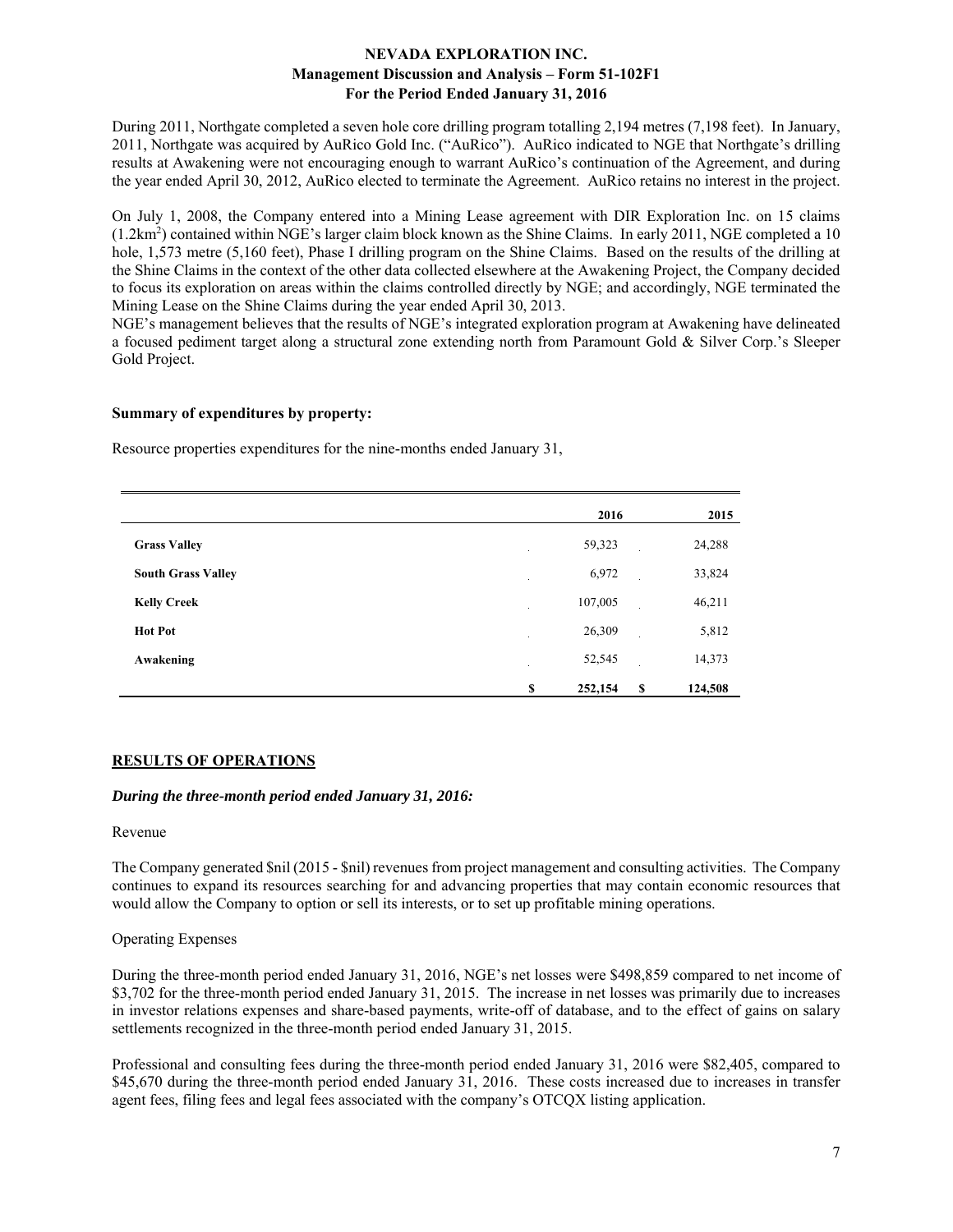Share-based payments during the three-month period ended January 31, 2016 were \$21,103, compared to \$nil during the three-month period ended January 31, 2015. This is due to the vesting portion of 1,625,000 stock options granted to directors and officers of the Company and 125,000 stock options granted to a consultant.

Investor relations during the three-month period ended January 31, 2016 were \$183,654, compared to \$nil during the three-month period ended January 31, 2015. This is part of Company's plan to introduce the Company to a broader audience and engaging a firm to help with that.

Exploration and evaluation expenditures during the three-month period ended January 31, 2016 were \$51,034, compared to \$8,417 during the three-month period ended January 31, 2015. This is due to increased exploration activities in Awakening project.

### *During the nine-months ended January 31, 2016:*

Revenue

The Company generated \$46,501 (2015 - \$nil) revenues from project management and consulting activities.

### Operating Expenses

During the nine-month period ended January 31, 2016, NGE's net losses were \$898,970 compared to \$336,810 for the period ended January 31, 2015. The increase in net losses for the period ended January 31, 2016 was a primarily as a result of increases in all of: investor relations expenses, expenses for share-based, write-off of database, and exploration costs during the nine-month period January 31, 2016.

Professional and consulting fees during the nine-month period ended January 31, 2016 were \$149,710, compared to \$100,079 during the period ended January 31, 2015. These costs increased due to increase in transfer agent fees, filing fees and legal fees associated with share consolidation, various private placements and shares for debt settlement, as well as for the OTCQX listing process.

Share based payments during the nine-month period ended January 31, 2016 were \$129,073, compared to \$nil during the period ended January 31, 2015. This is due to vesting portion of 1,625,000 stock options granted to directors and officers of the Company and 125,000 stock options granted to a consultant.

Investor relations during the nine-month period ended January 31, 2016 were \$225,430, compared to \$nil during the period ended January 31, 2015. This is part of Company's plan to introduce the Company to a broader audience and engaging a firm to help with that.

Exploration and evaluation expenditures during the nine-month period ended January 31, 2016 were \$252,154, compared to \$124,508 during the period ended January 31, 2015. This is due to increased exploration activities in Awakening project and acquisition costs paid for other exploration projects.

Salaries during the nine-month period ended January 31, 2016 were \$63,872, compared to \$96,925 during the period ended January 31, 2015. This is due to new management compensation arrangements during the period ended January 31, 2016.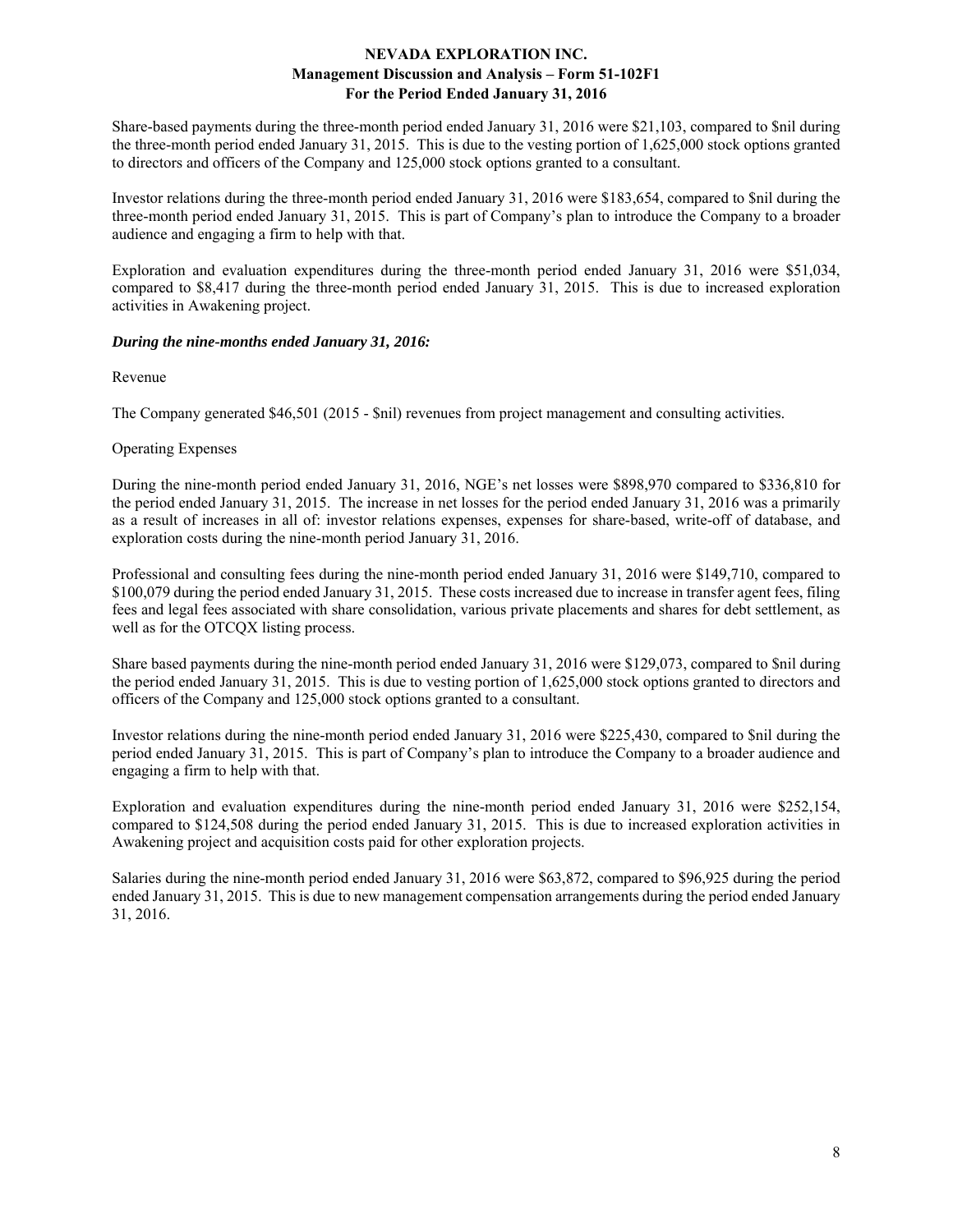### *Selected Annual Information*

The following table provides a brief summary of the Company's financial operations. For more detailed information, refer to the financial statements.

|                                  | Year Ended<br>April 30,<br>2015 |   | Year Ended<br>April 30,<br>2014 |   | Year Ended<br>April 30,<br>2013 |
|----------------------------------|---------------------------------|---|---------------------------------|---|---------------------------------|
| Total revenues                   | \$<br>$\overline{\phantom{0}}$  | S | 259,065                         | S | 240,710                         |
| Net loss                         | (419, 859)                      |   | (7,842,232)                     |   | (1,104,471)                     |
| Basic and diluted loss per share | (0.04)                          |   | (0.61)                          |   | (0.09)                          |
| Total assets                     | 214,910                         |   | 278,051                         |   | 913,941                         |
| Total long-term liabilities      | 28,855                          |   | 35,870                          |   |                                 |

## *Summary of Quarterly Results*

|                                                                                                                    | Three Month<br>Period Ended<br>January 31,<br>2016                                   |    | Three Month<br>Period Ended<br>October 31,<br>2015            |              | Three Month<br>Period Ended<br>July 31,<br>2015                     | Three Month<br>Period Ended<br>April 30,<br>2015          |
|--------------------------------------------------------------------------------------------------------------------|--------------------------------------------------------------------------------------|----|---------------------------------------------------------------|--------------|---------------------------------------------------------------------|-----------------------------------------------------------|
| Total assets<br>Working capital (deficiency)<br>Equity<br>Revenues<br>Net income (loss)<br>Income (loss) per share | \$<br>244,055<br>37,566<br>96,678<br>$\overline{\phantom{a}}$<br>(498,859)<br>(0.01) | -S | 349,601<br>41,476<br>187,174<br>45,257<br>(342,062)<br>(0.00) | <sup>S</sup> | 213,467<br>(537, 389)<br>(398, 903)<br>1,244<br>(58, 049)<br>(0.00) | 214,910<br>(441, 835)<br>(303, 153)<br>(83,049)<br>(0.00) |

|                                                                    |   | Three Month<br>Period Ended<br>January 31,<br>2015 | Three Month<br>Period Ended<br>October 31,<br>2014 |    | Three Month<br>Period Ended<br>July 31,<br>2014 |   | Three Month<br>Period Ended<br>April 30,<br>2014 |
|--------------------------------------------------------------------|---|----------------------------------------------------|----------------------------------------------------|----|-------------------------------------------------|---|--------------------------------------------------|
| Total assets<br>Working capital (deficiency)<br>Equity<br>Revenues | S | 202,344 \$<br>(361, 788)<br>(221, 695)             | 217,000<br>(371, 244)<br>(241,510)                 | -S | 266,935<br>(287, 926)<br>(115,640)              | S | 278,051<br>(235, 556)<br>(39,245)<br>15,477      |
| Net income (loss)<br>Loss per share                                |   | 3,702<br>(0.00)                                    | (238, 332)<br>(0.02)                               |    | (102, 180)<br>(0.02)                            |   | (415, 788)<br>(0.03)                             |

# **ASSETS & LIABILITIES**

Deposits for land reclamation also add to the Company's asset base. Those deposits as at January 31, 2016 are \$49,875 (April 30, 2015 - \$23,144). These deposits (bonds) are required by the U.S Bureau of Land Management (BLM) and US Forest Service (USFS) to ensure that reclamation and clean-up work on NGE's properties will be completed to the satisfaction of the BLM and the USFS.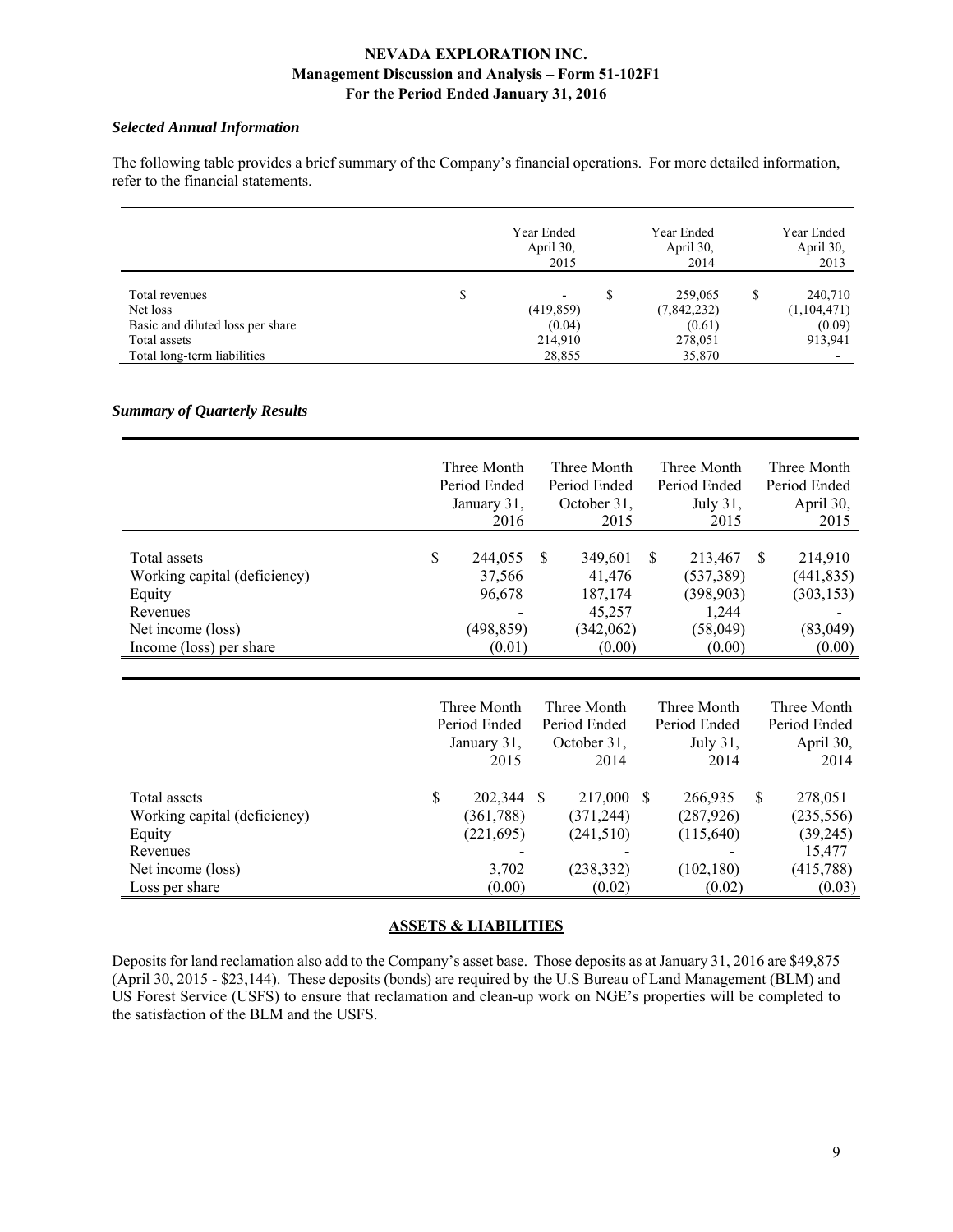## **LIQUIDITY AND CAPITAL RESOURCES**

### *Liquidity*

The Company has financed its operations primarily through the issuance of common shares. The Company continues to seek capital through various means including the issuance of equity and/or debt.

The financial statements have been prepared on a going concern basis which assumes that the Company will be able to realize its assets and discharge its liabilities in the normal course of business for the foreseeable future. The continuing operations of the Company are dependent upon its ability to continue to raise adequate financing.

Net cash used in operating activities for the period ended January 31, 2016 was \$845,245 compared to \$160,050 used during the period ended January 31, 2015 and consists primarily of the operating loss and changes in non-cash working capital items.

Net cash used by investing activities for the period ended January 31, 2016 was \$141 compared to \$3,722 provided during the period ended January 31, 2015, and consists primarily of acquisition of equipment.

Net cash provided by financing activities for the period ended January 31, 2016 was \$1,012,685 compared to \$141,198 provided during the period ended January 31, 2015. The difference is primarily attributable to proceeds from private placement received during the period ended January 31, 2016.

### *Capital Resources*

As of January 31, 2016, the Company has a finance lease obligation for a leased vehicle of \$38,184 (US - \$27,262), with blended monthly payments of principal and interest, bearing interest at a rate of 2.90% per annum. The total of principal repayments of the finance lease obligations that are due within the next one year is \$9,004, and the remaining portion for \$27,614 is due between fiscal year 2016 to 2019.

The Company has no other commitments as at January 31, 2016.

### *Off Balance Sheet Arrangements*

As at January 31, 2016, NGE had no off balance sheet arrangements such as guaranteed contracts, contingent interests in assets transferred to an entity, derivative instrument obligations or any instruments that could trigger financing, market or credit risk to NGE.

## **RELATED PARTY TRANSACTIONS**

During the period ended January 31, 2016, the Company:

- i) paid or accrued \$34,920 in professional fees to a firm in which the Chief Financial Officer of the Company is a partner;
- ii) granted 1,625,000 stock options to directors and officers of the Company, resulting in share-based payment of \$120,263;
- iii) issued 2,500,000 common shares at a market price of \$0.05 and paid \$49,976 in cash to settle a total of \$246,339 in accrued salaries with Company management resulting in a gain of \$71,363; and
- iv) recognized a gain of \$16,460 resulting from an equipment transfer with a net book value of \$nil to a director of the Company as settlement of \$16,460 of accrued salaries.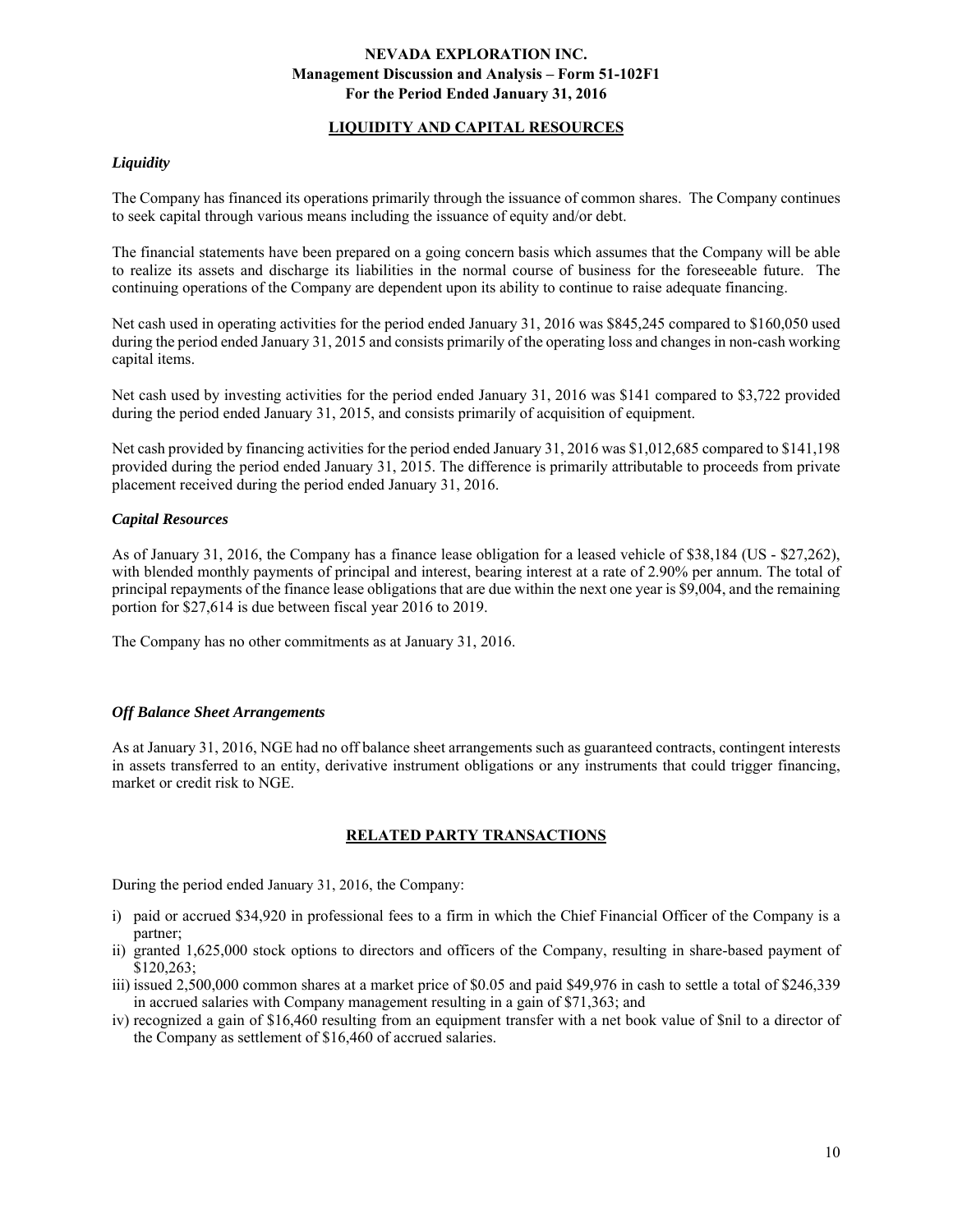During the period ended January 31, 2015, the Company:

- i) paid or accrued \$30,500 in professional fees to a firm in which the Chief Financial Officer of the Company is a partner;
- ii) issued 25,000 common shares at a market price of \$0.10 per share to settle \$12,500 of indebtedness to a firm of which the Chief Financial Officer is a partner; and
- iii) issued 180,000 common shares at a market price of \$0.10 to settle a total of \$101,767 in accrued salaries with Company management resulting in a gain on settlement of debt of \$83,767

The amounts of due to related parties included in accounts payable and accrued liabilities are as follows:

|                                                                                                                                                   | January 31,<br>2016 | April 30,<br>2015          |
|---------------------------------------------------------------------------------------------------------------------------------------------------|---------------------|----------------------------|
| Due to a firm of which the Chief Financial Officer is a partner<br>Due to management of the Company (Note 16)<br>Due to a director of the Company | 20,000              | 65,848<br>13,635<br>11,660 |
|                                                                                                                                                   | 20,000              | 91,143                     |

During the period ended January 31, 2016, the Company recognized a gain of \$71,363 (2015 - \$nil) resulting from the settlement of accrued salary with directors of the Company.

# **KEY MANAGEMENT COMPENSATION**

Remuneration of key management of the Company was as follows:

|                 |    | Nine months<br>Ended<br>January 31,<br>2016 | Nine months<br>Ended<br>January 31,<br>2015 |
|-----------------|----|---------------------------------------------|---------------------------------------------|
| <b>Salaries</b> | S. | 63,872 \$                                   | 93,793                                      |

The amount included in accounts payable and accrued liabilities which is due to key management personnel is as follows:

|                                 | January 31,<br>2016 | April 30,<br>2015 |
|---------------------------------|---------------------|-------------------|
| Due to key management personnel | 2,625               | 208,268           |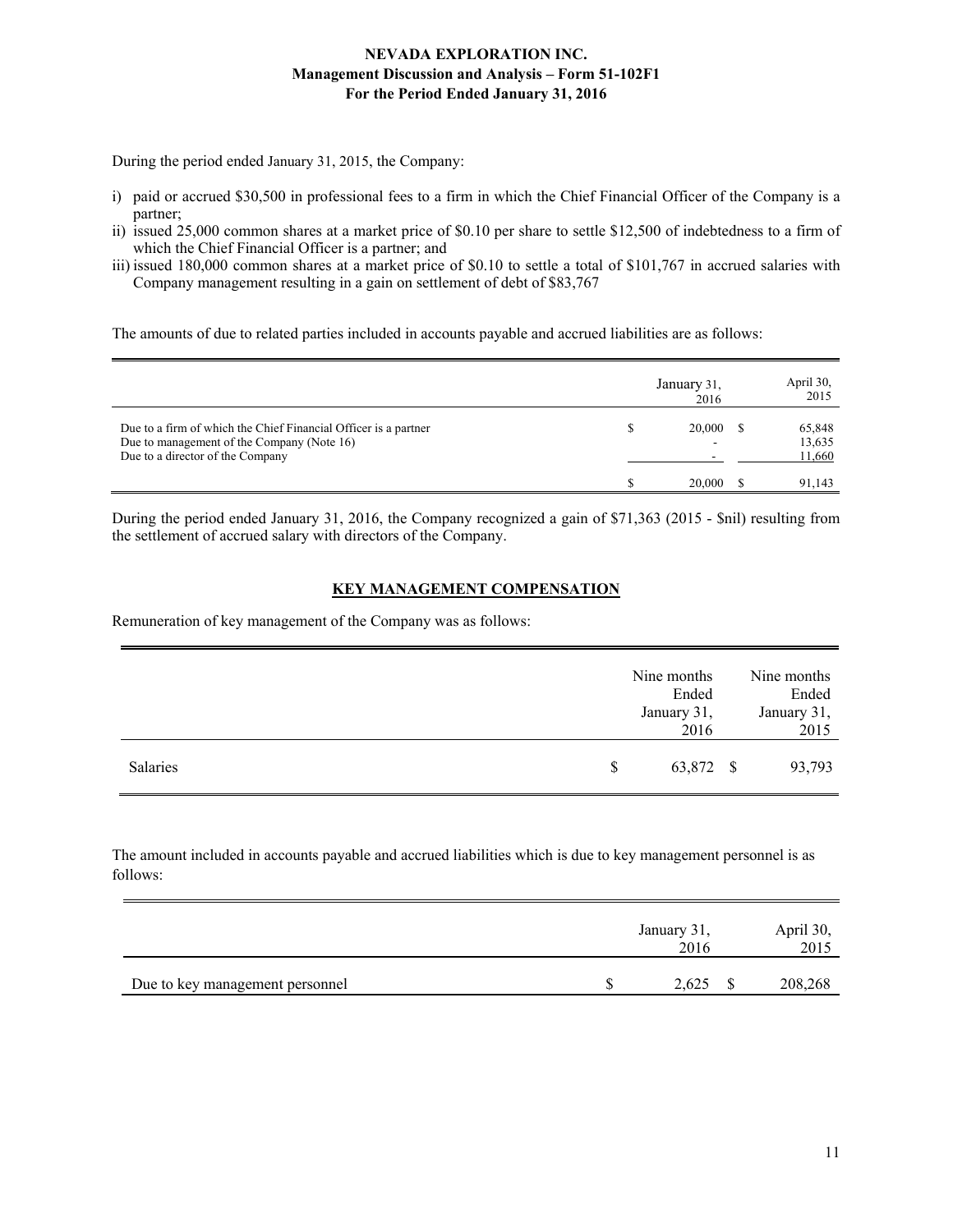### **DISCLOSURE OF OUTSTANDING SHARE DATA**

As at March 30, 2016, the Company has 32,436,750 common shares issued and outstanding and has the following stock options and warrants outstanding:

|                      | Number<br>of Options                                                       | Exercise<br>Price                            | <b>Expiry Date</b>                                                                                                 |  |
|----------------------|----------------------------------------------------------------------------|----------------------------------------------|--------------------------------------------------------------------------------------------------------------------|--|
| <b>Stock options</b> | 20,000<br>10,000<br>50,000<br>280,000<br>1,625,000<br>125,000<br>2,110,000 | 1.00<br>1.10<br>1.20<br>1.00<br>0.19<br>0.32 | August 9, 2016<br>September 25, 2017<br>December 4, 2017<br>March 2, 2019<br>October 19, 2020<br>December 31, 2020 |  |
| Warrants             | 287,010<br>13,000,000<br>939,150<br>900,000<br>661,500<br>15,700,650       | 0.50<br>0.10<br>0.10<br>0.10<br>0.50         | August 19, 2017<br>August 28, 2018<br>August 28, 2018<br>September 23, 2018<br>December 29, 2017                   |  |

### **Fully diluted:** 50,247,400

### **FINANCIAL INSTRUMENTS AND FINANCIAL RISK FACTORS**

### *Risk Management Policies*

The Company is exposed to risk due to the nature of its financial instruments. Risk management is the responsibility of management and the Company did not use derivative instruments.

### *Fair Value*

Financial instruments measured at fair value are classified into one of three levels in the fair value hierarchy according to the relative reliability of the inputs used to estimate the fair values. The three levels of the fair value hierarchy are:

- Level 1 Unadjusted quoted prices in active markets for identical assets or liabilities;
- Level 2 Inputs other than quoted prices that are observable for the asset or liability either directly or indirectly; and
- Level 3 Inputs that are not based on observable market data.

Short term investments are measured at level 1 of the fair value hierarchy. The fair value of short term investments is measured at the market price of the common shares held at the measurement date. The carrying value of cash, accounts receivable, short term demand loan (excluding GST receivable), deposits and bonds, finance lease obligations and accounts payable and accrued liabilities approximated their fair value because of the short-term nature of these instruments.

### *Financial Risk Factors*

The Company's risk exposures and the impact on the Company's financial instruments are summarized below:

*Credit risk* 

Credit risk is the risk of loss associated with a counterparty's inability to fulfill its payment obligations. The Company's credit risk is primarily attributable to cash. Management believes that the credit risk concentration with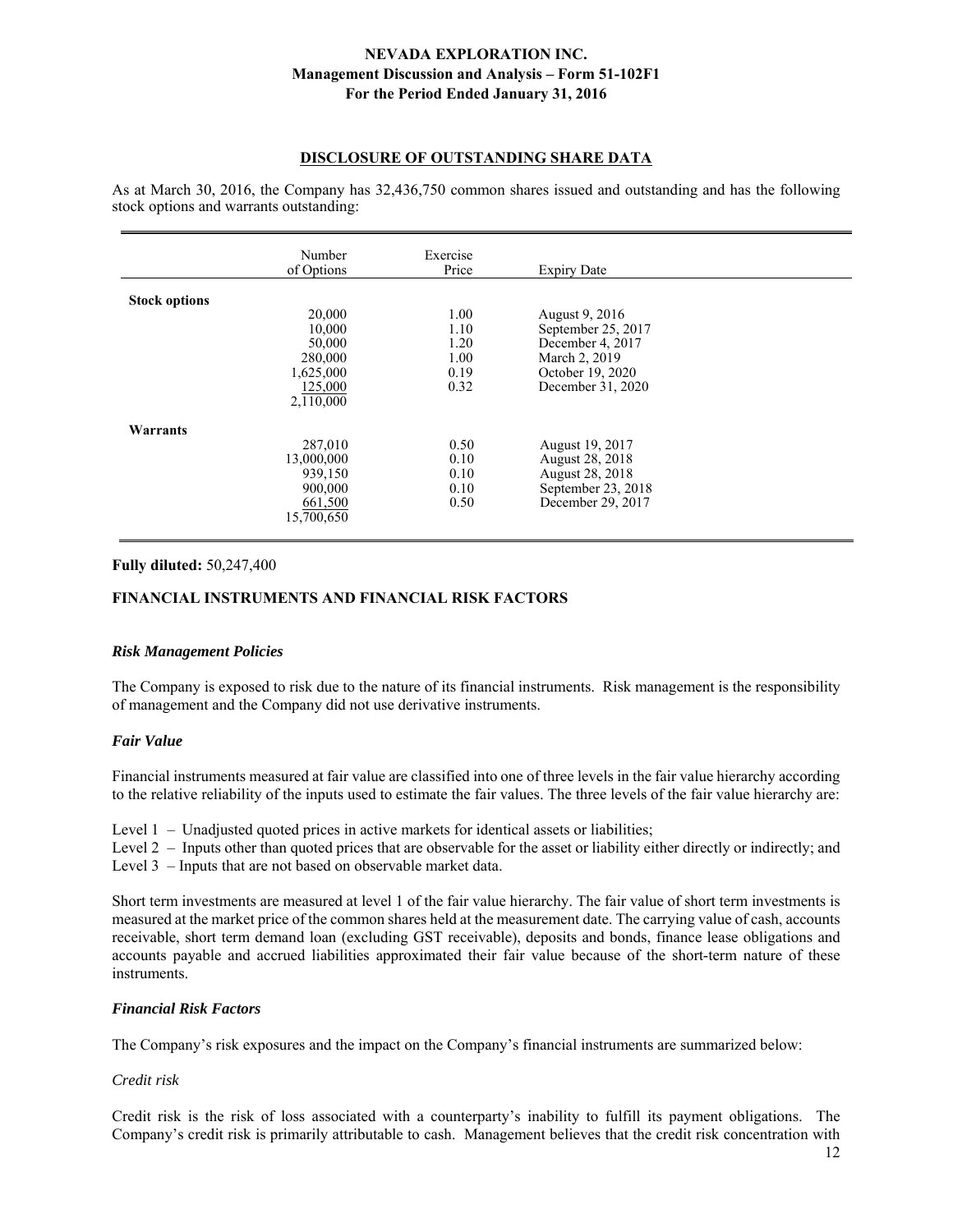respect to cash is remote as it maintains accounts with highly-rated financial institutions.

### *Liquidity risk*

Liquidity risk is the risk that the Company will not be able to meet its financial obligations as they fall due. The Company manages liquidity risk through the management of its capital structure and financial leverage, as outlined in the discussion on capital management. It also manages liquidity risk by continuously monitoring actual and projected cash flows. The Board of Directors reviews and approves the Company's operating and capital budgets, as well as any material transactions out of the normal course of business.

As at January 31, 2016, the Company had a cash balance of \$130,293 (April 30, 2015 - \$29,674) to settle current liabilities of \$119,763 (April 30, 2015 - \$489,208). The Company will require financing from lenders, shareholders and other investors to generate sufficient capital to meet its short term business requirements.

### *Market risk*

Market risk is the risk of loss that may arise from changes in market factors such as interest rates, foreign exchange rates, and commodity and equity prices.

(a) Interest rate risk

 The Company is exposed to interest rate risk to the extent that the cash maintained at the financial institutions is subject to floating rate of interest. The interest rate risks on cash, deposits, and bonds, and on the Company's finance lease obligations are not considered significant.

(b) Foreign currency risk

 The Company is exposed to financial risk arising from fluctuations in foreign exchange rates and the degree of volatility of these rates. A significant portion of the Company's expenses is denominated in US dollars. Consequently, certain assets, liabilities and operating expenses are exposed to currency fluctuations. The Company does not use derivative instruments to reduce its exposure to foreign currency risk.

### *Net exposure*

Based on the above net exposures as at January 31, 2016, and assuming all other variables remain constant, a 1% change in the value of the US dollar against the Canadian dollar would not have a material impact.

## **CAPITAL MANAGEMENT**

In order to maintain its capital structure, the Company, is dependent on equity funding and when necessary, raises capital through the issuance of equity instruments, primarily comprised of common shares and incentive stock options. In the management of capital, the Company includes the components of equity as well as cash.

The Company prepares annual estimates of exploration expenditures and monitors actual expenditures compared to the estimates to ensure that there is sufficient capital on hand to meet ongoing obligations. The Company's investment policy is to invest any excess cash in highly liquid short-term deposits with terms of one year or less and which can be liquidated after thirty days without interest penalty. The Company currently has insufficient capital to fund its exploration programs and is reliant on completing equity financings to fund further exploration. The Company is not subject to any externally imposed capital requirements.

There were no changes in the Company's approach to capital management during the quarter ended January 31, 2016.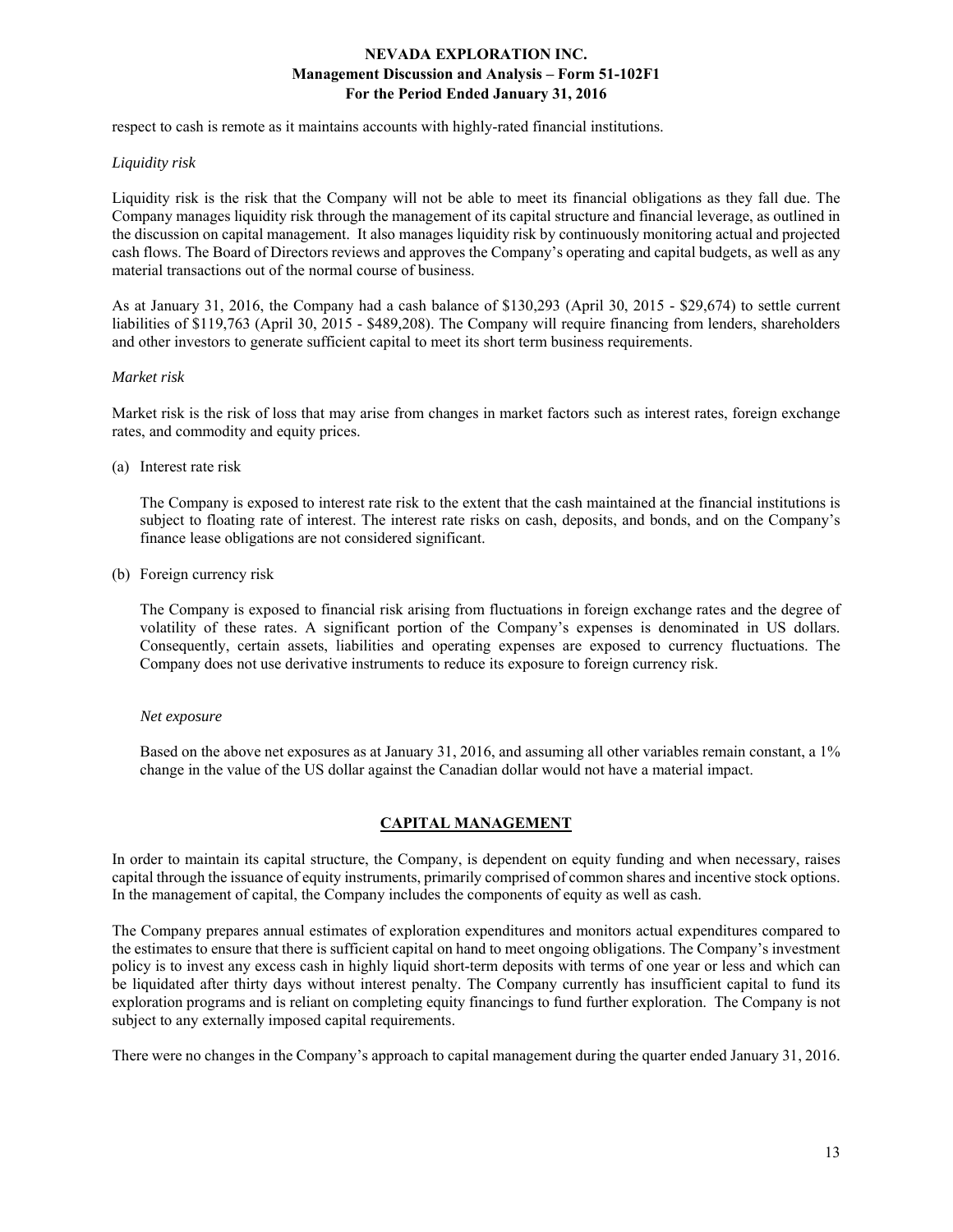## *Financial liabilities*

Accounts payable and accrued liabilities, short-term demand loan, and finance lease obligations are classified as financial liabilities and are measured at face value. Management has determined that the carrying value of financial liabilities approximates fair value due to the expected short-term maturity of the debts.

The Company's financial liabilities primarily constitute trade payables owing to both arms' length and related parties. These are unsecured and, excepting normal trade credit terms, are due on demand.

There are no quoted market prices from active markets for any of the financial liabilities held by the Company and thus fair values were assessed using valuation techniques consistent with International Financial Reporting Standards. The Company intends to reduce its financial liabilities by re-financing through additional share issuances.

## **RISKS AND UNCERTAINTIES**

In conducting its business of mineral exploration, NGE is subject to a wide variety of known and unknown risks, uncertainties and other factors which may affect the results, performance or achievement of the Company. Such risks and factors include, among others: risks related to the actual results of current and future exploration activities; future prices for gold, silver, and other commodities; environmental risks and hazards; the Company's lack of substantial revenue; the Company's ongoing need to raise money through equity financings; increases to operating, labour, and supply costs; and changes to government regulation, taxes, and fees. Although the Company attempts to identify and plan for these important factors that could affect results materially, the Company cautions the reader that the above list of risk factors is not exhaustive there may be other factors that cause results to differ from anticipated, estimated, or intended results. Ultimately, there can be no guarantee that the Company will be successful in making an economic mineral discovery.

## **LIST OF DIRECTORS AND OFFICERS**

Wade A. Hodges, CEO and Director Dennis Higgs, Chairman and Director Cyrus Driver, CFO Kenneth Tullar, COO James Buskard, President Dr John E. Larson, Director Benjamin Leboe, Director

## **GOING CONCERN OF OPERATIONS**

During the quarter ended January 31, 2016, the Company incurred a comprehensive loss of \$905,557 (2015 – \$350,455) and as at that date, the Company had accumulated deficit of \$17,888,543 (April 30, 2015 – \$17,196,840), a working capital of \$37,566 (April 30, 2015 – working capital deficiency of \$441,835) and negative cash flows from operations of \$845,245 (2015 – \$160,050). These factors create material uncertainties that may cast substantial doubt upon the Company's ability to continue as a going concern.

As is common with junior mining companies, the Company continues to seek capital through various means including the issuance of equity and/or debt to finance its on-going and planned exploration activities and to cover administrative costs.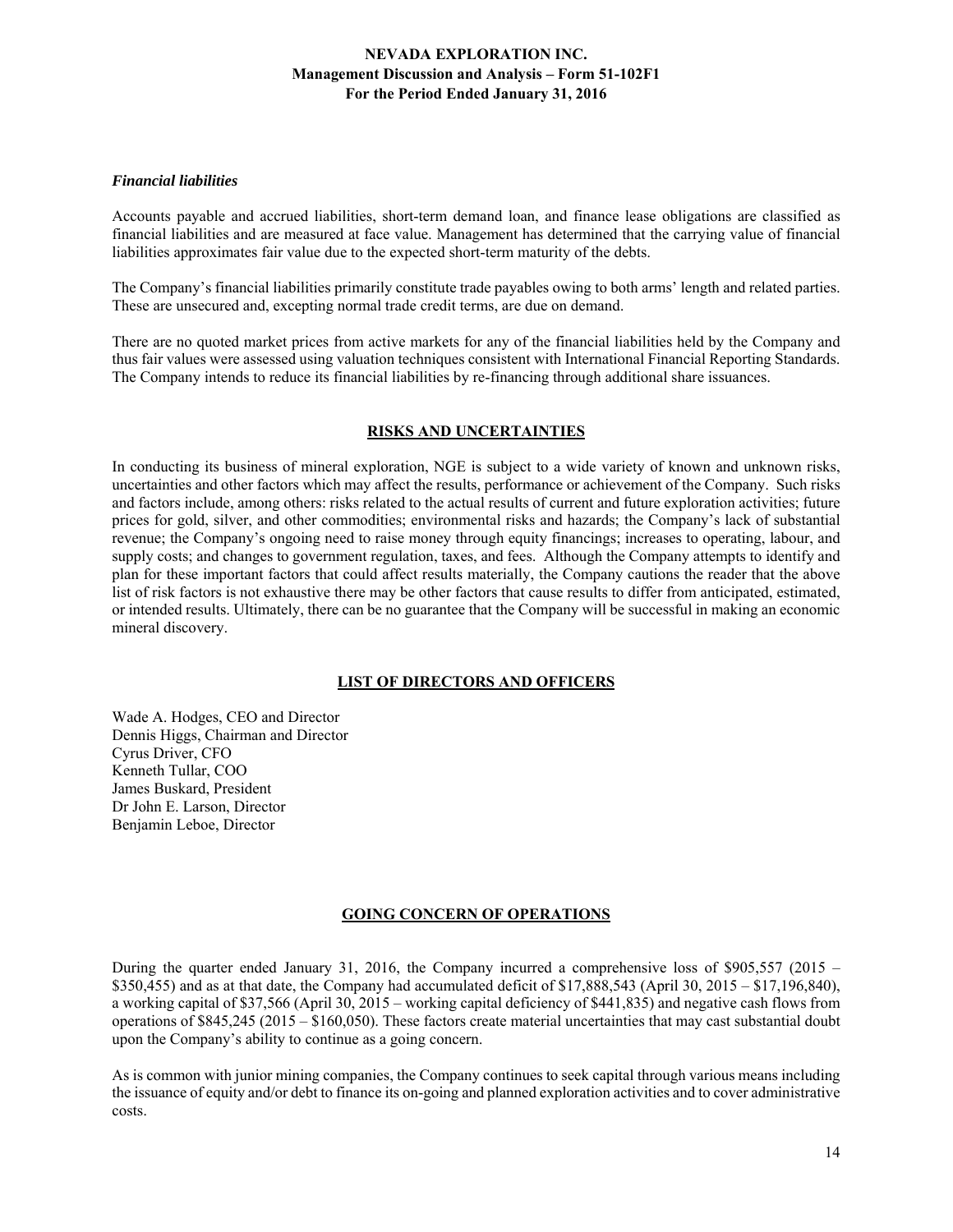In order to continue as a going concern and to meet its corporate objectives, the Company will require additional financing through debt or equity issuances or other available means. Although the Company has been successful in the past in obtaining financing, there is no assurance that it will be able to obtain adequate financing in the future or that such financing will be on terms advantageous to the Company.

Recovery of the carrying value of the mining claims and related deferred exploration expenditures are dependent upon the discovery of economically recoverable resources, the ability of the Company to develop necessary financing to continue exploration and development, the ability of the Company to secure and maintain title and beneficial interest in the properties, entering into agreements with others to explore and develop the properties and upon future profitable production or proceeds from disposition of such properties.

# **CHANGES IN ACCOUNTING POLICIES**

### *New Accounting Standards and Amendments to Existing Standards*

### New or revised standards and amendments to existing standards not yet effective

 The Company has not applied the following new or revised standards and amendments that have been issued but are not yet effective for the Company's July 31, 2016 reporting period:

- Amendment to IAS 1, *Presentation of Financial Statements*, clarifies principles for the presentation and materiality consideration for the financial statements and notes to improve comparability. The amendment to IAS 1 is effective for annual periods beginning on or after January 1, 2016.
- New standard IFRS 9, *Financial Instruments*, classification and measurement is the first part of a new standard on classification and measurement of financial assets that will replace IAS 39, "Financial Instruments: Recognition and Measurement." IFRS 9 has two measurement categories: amortized cost and fair value. All equity instruments are measured at fair value. A debt instrument is at amortized cost only if the entity is holding it to collect contractual cash flows and the cash flows represent principal and interest. Otherwise it is at fair value through profit and loss. This standard is effective for years beginning on or after January 1, 2018. The new standard is expected to have minimal impact on the Company's financial statements.
- New standard IFRS 16, *Leases*, specifies how an IFRS reporter will recognize, measure, present and disclose leases. The standard provides a single lessee accounting model, requiring lessees to recognize assets and liabilities for all leases unless the lease term is 12 months or less or the underlying asset has a low value. Lessors continue to classify leases as operating or finance, with IFRS 16's approach to lessor accounting substantially unchanged from its predecessor, IAS 17. This standard is effective for reporting periods beginning on or after January 1, 2019.

The Company plans to adopt these standards as soon as they become effective for the Company's reporting period.

During the period ended January 31, 2016, the Company retroactively changed its accounting policy for exploration and evaluation expenditures. Previously, the Company capitalized acquisition costs and deferred exploration and evaluation expenditures of mineral properties to the specific mineral properties, net of recoveries received.

Under the new policy, exploration and evaluation expenditures incurred prior to the establishment of technical feasibility and commercial viability of extracting mineral resources and prior to a decision to proceed with mine development are charged to operations as incurred. As required by IAS8 – Accounting Policies, Changes in Accounting Estimates and Errors, the Company included the restated condensed interim statement of financial position as of May 1, 2014.

Management considers this accounting policy to provide more reliable and relevant information and more clearly represents the Company's activities.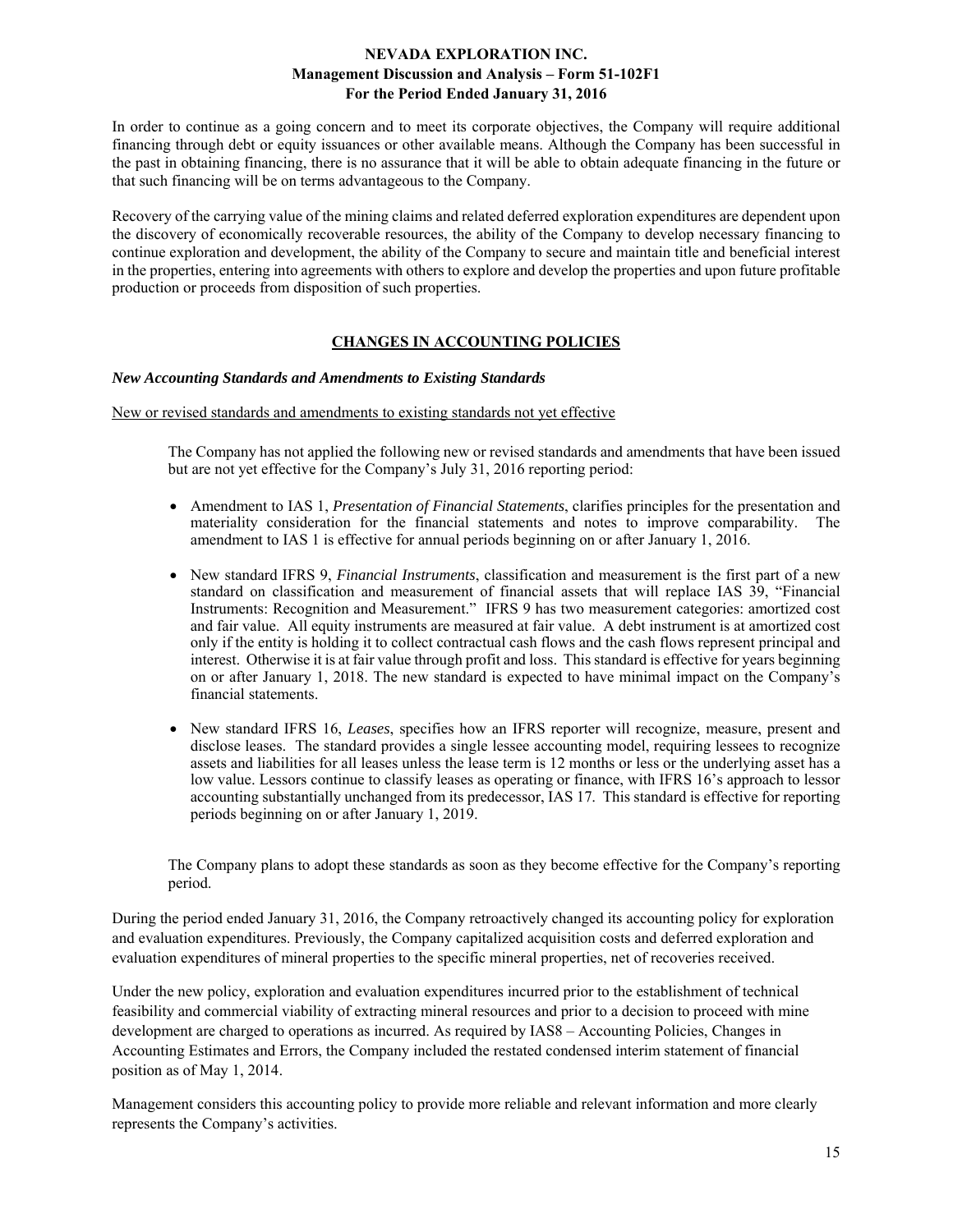The consolidated financial statement impact as at May 1, 2014 is as follows:

|                                                                                                                                                      |   | As previously<br>reported                                                     | Adjustment                                                                            | <b>Restated</b>                                            |
|------------------------------------------------------------------------------------------------------------------------------------------------------|---|-------------------------------------------------------------------------------|---------------------------------------------------------------------------------------|------------------------------------------------------------|
| Exploration and evaluation assets<br>Total assets<br>Reserves<br>Deficit<br>Total shareholder's equity<br>Total liabilities and shareholder's equity | S | 4,359,925<br>4,637,976<br>(1,286,854)<br>13,088,950<br>4,320,680<br>4,637,976 | $(4,359,925)$ \$<br>(4,359,925)<br>331,745<br>4,028,180<br>(4,359,925)<br>(4,359,925) | 278,051<br>(955,109)<br>17,117,130<br>(39, 245)<br>278,051 |

The consolidated financial statement impact as at April 30, 2015 is as follows:

|                                                                                                                                                      | As previously<br>reported                                                     | Adjustment                                                                            | <b>Restated</b>                                              |
|------------------------------------------------------------------------------------------------------------------------------------------------------|-------------------------------------------------------------------------------|---------------------------------------------------------------------------------------|--------------------------------------------------------------|
| Exploration and evaluation assets<br>Total assets<br>Reserves<br>Deficit<br>Total shareholder's equity<br>Total liabilities and shareholder's equity | 3.442,023<br>3,656,933<br>(1,163,289)<br>14,393,150<br>3,138,870<br>3,656,933 | $(3,442,023)$ \$<br>(3,442,023)<br>638,333<br>2,803,690<br>(3,442,023)<br>(3,442,023) | 214,910<br>(524, 956)<br>17,196,840<br>(303, 153)<br>214,910 |

Exploration and evaluation costs that were capitalized and previously disclosed during the nine-months ended January 31, 2015 have now been expensed in the statement of loss and comprehensive loss in accordance with the change in accounting policy. Impairment charges on the exploration and evaluation assets during the nine months ended January 31, 2015 were re-classed to deficit as they would have been expensed in prior year in accordance with the change in accounting policy. Exploration and evaluation costs that were recorded as an investing activity in the statement of cash flows for the nine-months ended January 31, 2015 are now recorded as cash flows used in operating activities.

## **DISCLOSURE CONTROLS AND PROCEDURES AND INTERNAL CONTROLS**

In connection with National Instrument 52-109 (Certificate of Disclosure in Issuer's Annual and Interim Filings) ("NI 52- 109"), the Chief Executive Officer and Chief Financial Officer of the Company have filed a Venture Issuer Basic Certificate with respect to the financial information contained in the condensed consolidated interim financial statements and this accompanying interim MD&A (together the "Interim Filings"). In contrast to the full certificate under NI 52-109, the Venture Issuer Basic Certificate does not include representations relating to the establishment and maintenance of disclosure controls and procedures and internal control over financial reporting, as defined in NI 52-109. For further information the reader should refer to the Venture Issuer Basic Certificates filed by the Company with the Annual Filings on SEDAR at www.sedar.com.

## **NOTE REGARDING FORWARD-LOOKING STATEMENTS**